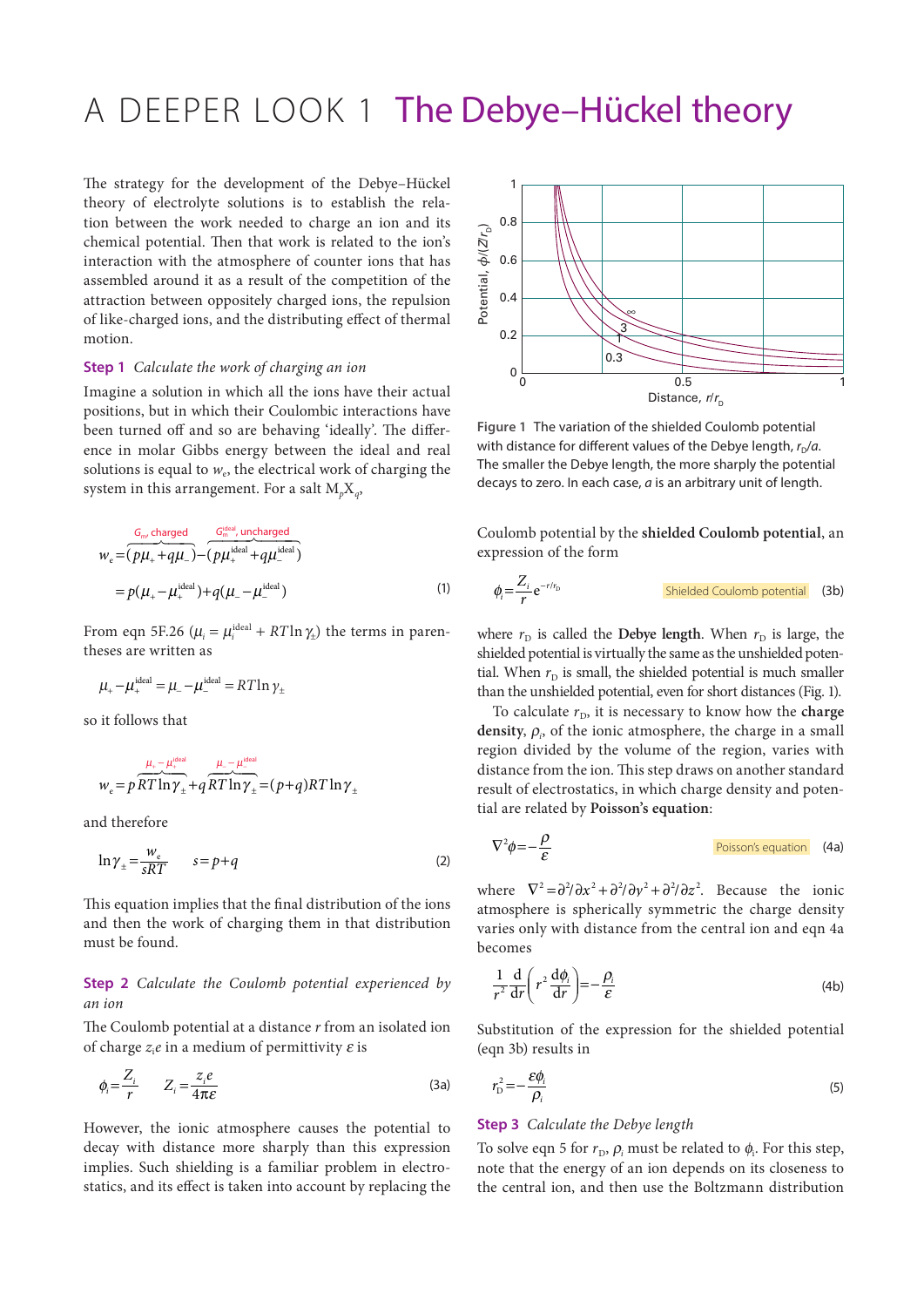to evaluate the probability that an ion will be found at each distance.

The energy of an ion  $j$  of charge  $z_j e$  at a distance where it experiences the potential  $\phi_i$  of the central ion *i* relative to its energy when it is far away in the bulk solution is its charge *zj e* times the potential ϕ*<sup>i</sup>* . Therefore, according to the Boltzmann distribution, the ratio of the molar concentration, *cj* , of ions at a distance *r* where their electrostatic energy is  $z_i e \phi_i$  and the molar concentration in the bulk,  $c_i^{\circ}$ , where their electrostatic energy is zero, is

$$
\frac{c_j}{c_j^{\circ}} = e^{-z_j e \phi_i / kT}
$$
 (6)

The charge density,  $\rho_i$ , at a distance *r* from the ion *i* is the molar concentration of each type of ion multiplied by the charge per mole of ions,  $z_i e N_A = z_i F$  (*F* is Faraday's constant,  $F = eN_A$ ). It follows that

$$
\rho_i = c_+ z_+ F + c_- z_- F = c_+^{\circ} z_+ F e^{-z_+ e \phi_i / kT} + c_-^{\circ} z_- F e^{-z_- e \phi_i / kT}
$$
(7)

Because the average electrostatic interaction energy is small compared with *kT* it is permissible to use  $e^{x} = 1 + x + \cdots$ and to write the charge density as

$$
\rho_i = c_+^{\circ} z_+ F \left( 1 - \frac{z_+ e \phi_i}{kT} + \cdots \right) + c_-^{\circ} z_- F \left( 1 - \frac{z_- e \phi_i}{kT} + \cdots \right)
$$
  
= 
$$
\underbrace{\phi}_{(c_+^{\circ} z_+ + c_-^{\circ} z_-)} F - (c_+^{\circ} z_+^2 + c_-^{\circ} z_-^2) \frac{F e \phi_i}{kT} + \cdots
$$

The term in blue is zero because it is the charge density in the bulk, uniform solution, and the solution is electrically neutral. The replacement of *e* by  $F/N_A$  and  $N_A k$  by *R* results in the following expression:

$$
\rho_i = -(c_+^{\circ} z_+^2 + c_-^{\circ} z_-^2) \frac{F^2 \phi_i}{RT}
$$
\n(8)

The higher-order unwritten terms are assumed to be too small to be significant. This equation can be expressed in terms of the ionic strength by noting that in the dilute aqueous solutions being considered  $c \approx b\rho$ , where  $\rho$  is the mass density of the solvent. Therefore

$$
c_{+}^{\circ}z_{+}^{2}+c_{-}^{\circ}z_{-}^{2}\approx\frac{2/b^{6}}{(b_{+}^{\circ}z_{+}^{2}+b_{-}^{\circ}z_{-}^{2})}\rho=2Ib^{6}\rho
$$

With these approximations, eqn 8 becomes

$$
\rho_i = -\frac{2Ib^{\circ}\rho F^2\phi_i}{RT} \tag{9}
$$

When this expression is substituted into  $r_{\rm D}^2 = -\varepsilon \phi_i/\rho_i$ , the  $\phi_i$ cancel and the result is

$$
r_{\rm D} = \left(\frac{\mathcal{E}RT}{2\rho F^2 I b^{\circ}}\right)^{1/2}
$$
 Debye length (10)

## **Step 4** *Calculate the work of charging the ion in the presence of the ionic atmosphere*

To calculate the work of charging the central ion it is necessary to know the potential at the ion due to its atmosphere,  $\phi_{\text{atmos}}$ . This potential is the difference between the total potential, given by eqn 3b, and the potential due to the central ion itself:

$$
\phi_{\text{atmosphere}} = \phi - \phi_{\text{central ion}} = Z_i \left( \frac{e^{-r/r_{\text{D}}}}{r} - \frac{1}{r} \right)
$$
\n(11a)

The potential at the central ion (at  $r = 0$ ) is obtained by taking the limit of this expression as  $r \rightarrow 0$  and is

$$
\phi_{\text{atmosphere}}(0) = Z_i \lim_{r \to 0} \left( \frac{1 - r/r_{\text{D}} + \dots}{r} - \frac{1}{r} \right) = -\frac{Z_i}{r_{\text{D}}}
$$
(11b)

This expression shows that the potential due to the ionic atmosphere is equivalent to the potential arising from a single charge of equal magnitude but opposite sign to that of the central ion and located at a distance  $r<sub>D</sub>$  from the ion. Therefore, if the charge of the central ion were *Q* and not *zi e*, then the potential due to its atmosphere would be

$$
\phi_{\text{atmosphere}}(0) = -\frac{Q}{4\pi\epsilon r_{\text{D}}}
$$
\n(11c)

The work of adding a charge d*Q* to a region where the electrical potential is  $\phi_{\text{atmosphere}}(0)$  (from  $dw = \phi dQ$ ), is

$$
dw_e = \phi_{\text{atmosphere}}(0)dQ
$$
 (12)

It follows that the total molar work of fully charging the ion *i* in the presence of its atmosphere is

$$
w_{e,i} = N_A \int_0^{z,e} \phi_{\text{atmosphere}}(0) \, \mathrm{d}Q = -\frac{N_A}{4\pi \varepsilon r_D} \int_0^{z,e} \mathrm{Q} \, \mathrm{d}Q
$$
\n
$$
= -\frac{N_A z_i^2 e^2}{8\pi \varepsilon r_D} = -\frac{z_i^2 F^2}{8\pi N_A \varepsilon r_D} \tag{13}
$$

#### **Step 5** *Evaluate the activity coefficient*

The total work of charging *p* cations and *q* anions in the presence of their atmospheres is  $w_e = pw_{e+} + qw_{e-}$ , and therefore the mean activity coefficient of the ions is

$$
\ln \gamma_{\pm} = \frac{p w_{e,+} + q w_{e,-}}{sRT} = -\frac{(pz_{+}^{2} + qz_{-}^{2})F^{2}}{8\pi N_{A}sRT\varepsilon r_{D}}
$$
(14a)

However, for neutrality  $pz_{+} + qz_{-} = 0$ ; therefore

$$
pz_{+}^{2}+qz_{-}^{2}=\overbrace{pz_{+}}^{-qz_{-}}z_{+}+\overbrace{qz_{-}}^{-pz_{+}}z_{-}=-\overbrace{(p+q)z_{+}z_{-}}^{s}=\langle z_{+}z_{-}|
$$

It then follows that

$$
\ln \gamma_{\pm} = -\frac{|z_{+}z_{-}|F^2}{8\pi N_{A}RT\varepsilon r_{D}}
$$
 (14b)